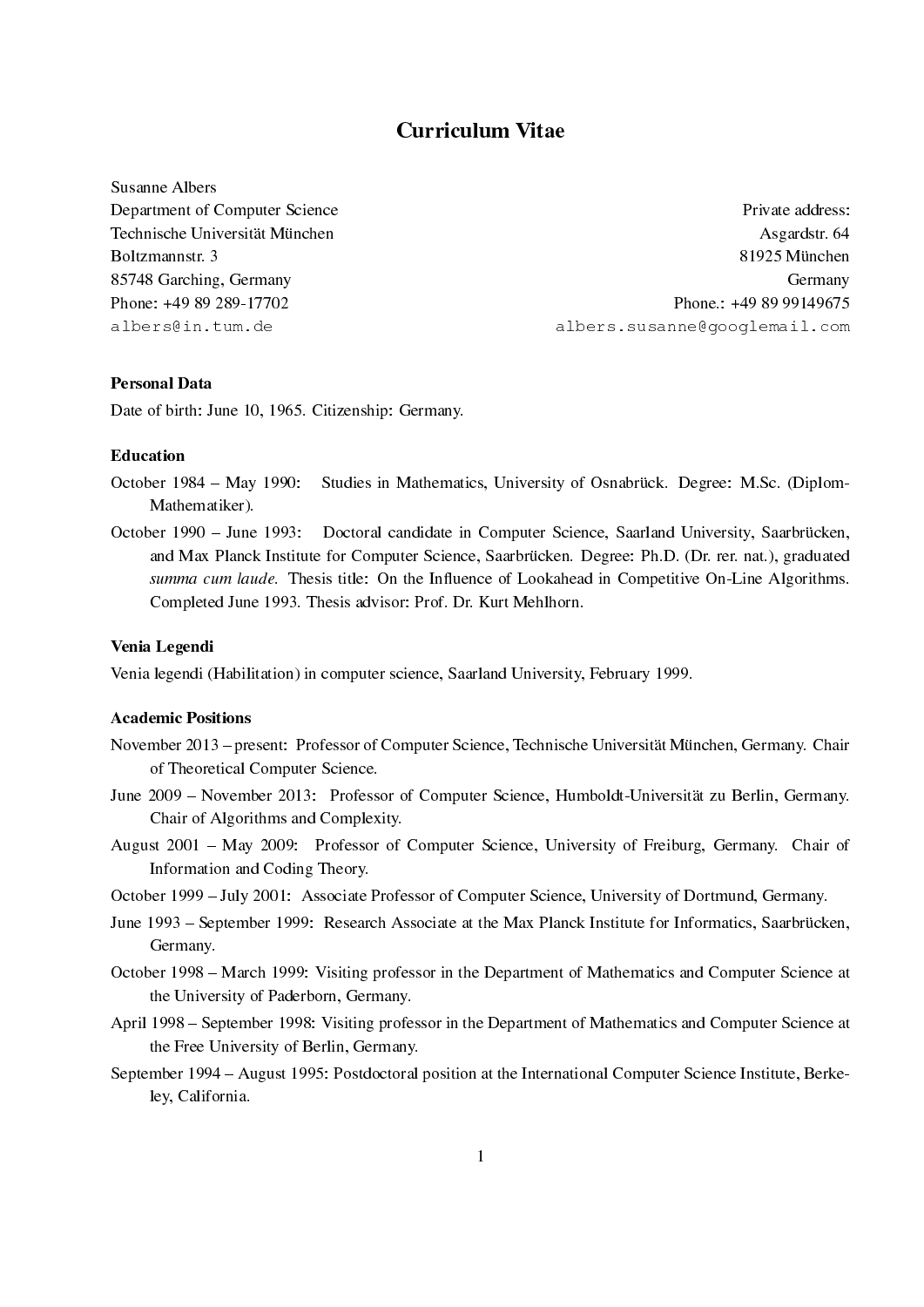### Fellowships

October 1990 – June 1993: Graduate fellowship of the German Research Foundation. Member of the Research Training Center in Computer Science, Saarland University.

#### Honors and Awards

Fellow of the EATCS, European Association for Theoretical Computer Science, since 2014.

Member of the Academy of Sciences and Literature in Mainz, since 2013.

Fellow of the GI (Gesellschaft für Informatik), German Association for Computer Science, since 2011.

Member of Leopoldina, German National Academy of Sciences, since 2010.

- Gottfried Wilhelm Leibniz Prize, 2008. The prize represents the highest honour awarded in German research. It includes a research grant of 2.5 million Euros.
- Otto Hahn Medal of the Max Planck Society, 1993. Prize is awarded for outstanding research presented in a dissertation.

# Short-Term Positions and Visits Abroad

- Oktober November 2012: Visiting professor in the Department of Computer Science, Cornell University, Ithaca, USA.
- September December 2006: Visiting professor in the School of Computer Science, Carnegie Mellon University, Pittsburgh, USA. Member of the ALADDIN Center.
- August/September 1996: Visitor at BRICS, Arhus University. Invited by Prof. Erik Schmid.
- August 1996 and January 1998: Visitor at the Systems Research Center, Digital Equipment Corporation (DEC SRC), Palo Alto, USA. Invited by Prof. Monika R. Henzinger and Prof. Michael Mitzenmacher.
- June 1995: Visitor in the Department of Computer Science, Cornell University, Ithaca, New York. Invited by Prof. Monika R. Henzinger.
- August September 1993: Visiting scientist in the Department of Information Sciences, The University of Tokyo, Japan. Invited and supported by Prof. Hiroshi Imai.
- June September 1988: Co-op position (Werkstudent) with Siemens Corporate Research in Princeton NJ, USA.

#### Journal and Book Editorial Boards

Editor-in-Chief ACM Transactions on Algorithms (2008 – 2014).

Member of the editorial boards of

ACM Transactions on Algorithms (since 2014),

Algorithmica (since 2001),

Informatik Spektrum (since 2009),

Journal of Discrete Algorithms (since 1998),

Journal of Graph Algorithms and Applications (since 2005),

Journal of Interconnection Networks  $(2003 - 2008)$ ,

*Information Processing Letters* ( $2000 - 2004$ , I resigned to take up other responsibilities).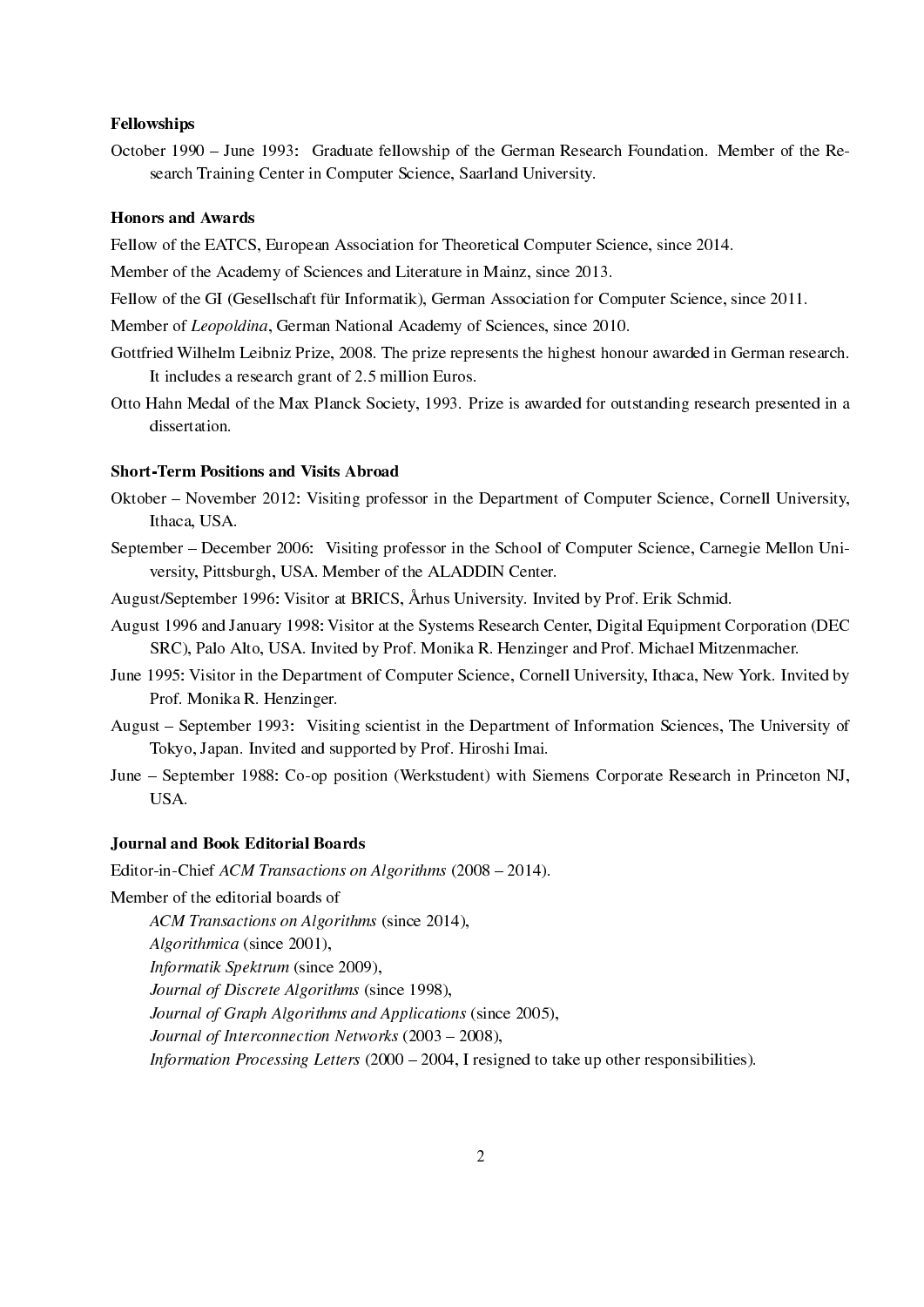Guest editor for the journals

Theoretical Computer Science, coordination of the special issue dedicated to ICALP 2009, Theory of Computing Systems, coordination of the special issues dedicated to STACS 2008 and 2009.

Member of the editorial boards of the conference proceedings series

Advanced Research in Computing and Software Science (ARCoSS), Springer LNCS (since 2009), Leibniz International Proceedings in Informatics (LIPIcs), (since 2009).

Member of the advisory board of the book series

Texts in Theoretical Computer Science, Springer (since 2012).

### Refereeing and Reviewing

Conferences: Program committee chair or co-chair of the following conferences:

36th International Colloquium on Automata, Languages and Programming (ICALP), Track A, 2009.

26th International Symposium on Theoretical Aspects of Computer Science (STACS), 2009, co-chair with Jean-Yves Marion.

25th International Symposium on Theoretical Aspects of Computer Science (STACS), 2008, co-chair with Pascal Weil.

12th Annual European Symposium on Algorithms (ESA), Design and Analysis Track, Bergen, Norway, 2004.

Program committee member of the following conferences:

SPAA 2014, STOC 2013, FOCS 2012, STOC 2009, SODA 2004, FOCS 2001, FOCS 1999, SPAA 2014, SPAA 2011, SPAA 2008, SPAA 2005, SPAA 2002, ALENEX 2009,

ICALP 2016, ICALP 2012, ESA 2012, ICALP 2007, WADS 2007, WEA 2007, FSTTCS 2006, ISAAC 2003, WADS 2003, ESA 2002, STACS 1999, ICALP 1998, SWAT 1996.

- Public research funding agencies: reviewer for the German Research Foundation, Swiss National Science Foundation, Swedish Research Council, University Grants Committee Hong Kong, US-Israel Binational Science Foundation.
- Journals: ACTA Informatica, Algorithmica, Computing, Discrete Applied Mathematics, Information Processing Letters, Journal of Algorithms, Journal of Graph Theory, Journal of the ACM, Journal of Parallel and Distributed Computing, Nordic Journal of Computing, Operations Research Letters, SIAM Journal on Computing, The Computer Journal, Theoretical Computer Science, Theory of Computing Systems.

# Keynote Addresses

Invited talks at conferences and workshops:

31st International Symposium on Computational Geometry (SOCG'15), Eindhoven, Netherlands, 2015. 1st International Conference on Applied Algorithms (ICAA'14), Kolkata, India, 2014.

40th International Colloquium on Automata, Languages and Programming (ICALP'13), Riga, Latvia, 2013.

19th Annual International Computing and Combinatorics Conference (COCOON'13), Hangzhou, China, 2013.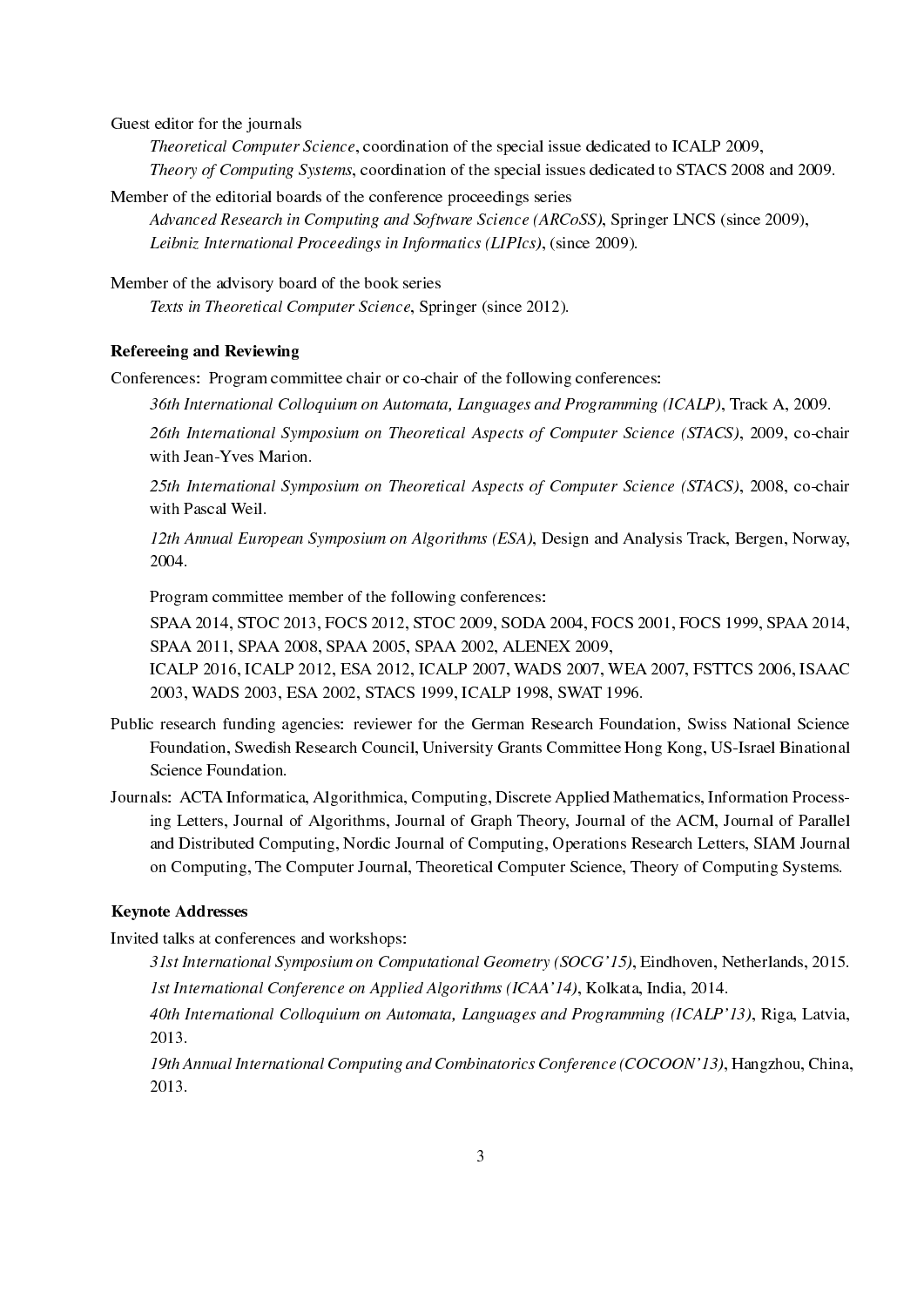31st Annual Conference on Foundations of Software Technology and Theoretical Computer Science (FSTTCS'11), Mumbai, India, 2011.

26th International Symposium on Theoretical Aspects of Computer Science (STACS'11), Dortmund, Germany, 2011.

5th International Computer Science Symposium in Russia (CSR'10), Kazan, Russia, 2010.

18th International Symposium on Mathematical Programming (ISMP'03), Copenhagen, Denmark. 2003. 9th Annual European Symposium on Algorithms (ESA'01), Arhus, Denmark, 2001. 

25th International Workshop on Graph-Theoretic Concepts in Computer Science (WG'99), Ascona, Switzerland, 1999.

29th British Colloquium for Theoretical Computer Science (BCTCS'13), Bath, UK, 2013.

6th Workshop on Graph Classes, Optimization, and Width Parameters (GROW'13), Greece, 2013.

Annual Meeting of the DMV (German Mathematical Society), Plenary talk in the Section on Discrete Mathematics, Saarbrücken, Germany, 2012.

Workshop on Computational Sustainability, Workshop held at STOC 2012, New York City, USA, 2012. NVTI Theory Day, Dutch Association for Theoretical Computer Science, Utrecht, Netherlands, 2012.

Colloquium on Combinatorics, Magdeburg, Germany, 2007.

Workshop on Scheduling, EU-Project AEOLUS, Nice, France, 2007.

Workshop on Models and Algorithms for Planning and Scheduling Problems (MAPSP), Siena, Italy. 2005.

Workshop on New Horizons in Computing, Kyoto, Japan, 2005.

Workshop on On-Line Algorithms. Udine, Italy, 1998.

Workshop on Probabilistic Algorithms and Algorithmic Probability, Utrecht University, Netherlands, 1996.

Mini-course on Online-Scheduling:

French Spring School in Theoretical Computer Science (EPIT 2007) with emphasis on scheduling algorithms, Fréjus, France, 2007.

Mini-courses on Online Algorithms:

2nd Training School on Algorithmic Aspects of Dynamic Networks, held as part of the EU-project COST Action 295: DYNAMO, Iceland, 2008.

20th Lipari International School for Computer Science, Italy, 2008.

Fall School on Algorithms for Hard Problems, Schwarzenberg, Switzerland, 2002.

Advanced Course on the Foundations of Computer Science, Max Planck Institute for Computer Science, Saarbrücken, Germany, 2000.

Summer School on Probabilistic Methods and Algorithms, Kiel, Germany, 1999.

Course held at BRICS, Arhus University, Denmark, 1996. 

More than 120 presentations given as conference talks, colloquia or invited seminar talks.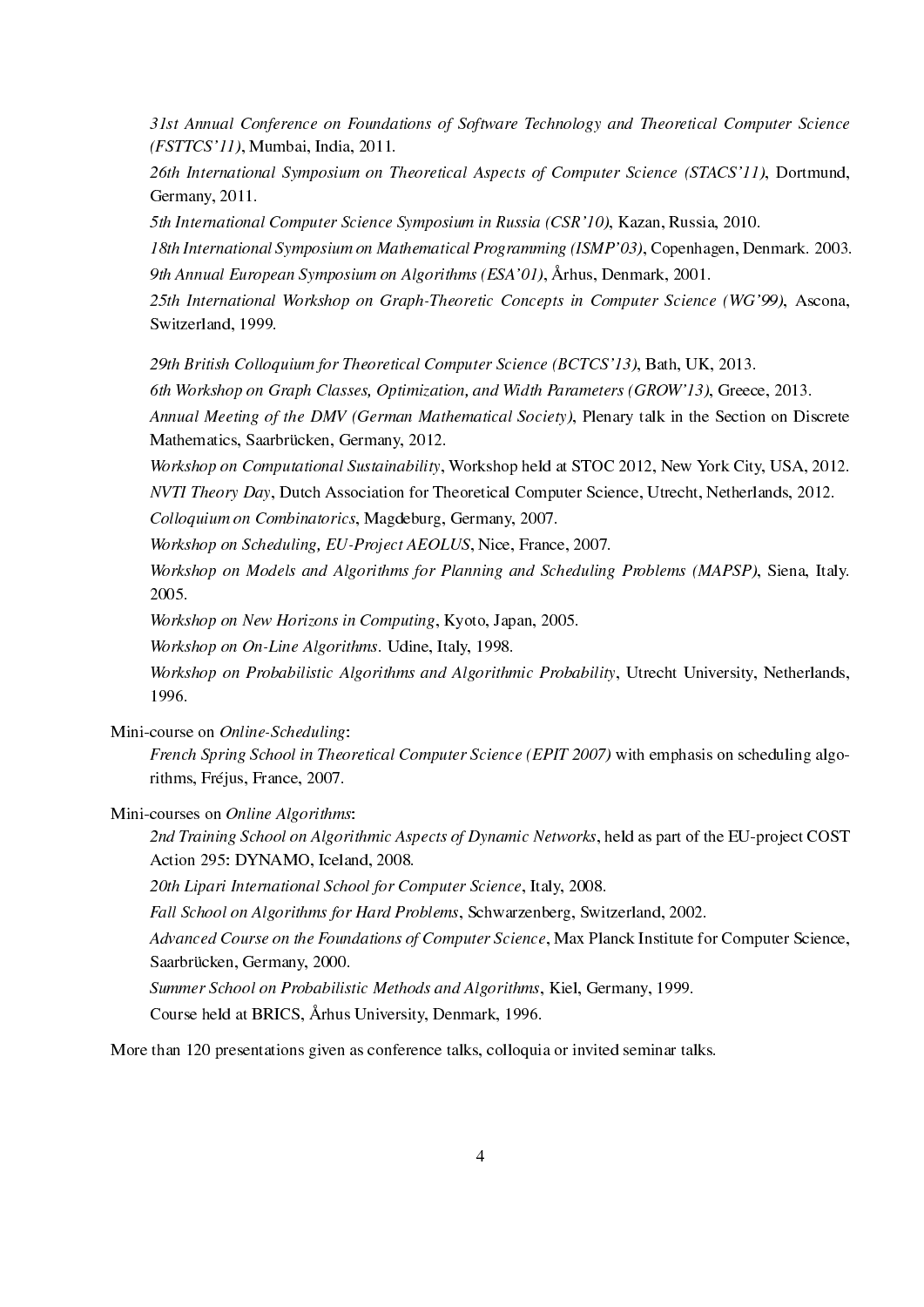#### Research Grants

- Energy-Efficient Scheduling. Project funded by the German Research Foundation, project number Al 464/9-1 261,000 Euros.
- Research Training Center "Methods for Discrete Structures". Project at the Technical University Berlin, Humboldt University Berlin and Free University Berlin, funded by the German Research Foundation since 2006. Funds include support for 9 PhD students, scientific travel and guests for a period of nine years. Total grant for 2009–2013: 2,200,000 Euros shared among 10 PIs.
- Graduate School "SOAMED". Project on service-oriented achitectures for the integration of software-based processes, exemplified by health care systems and medical technology, funded by the German Research Foundation since 2010. The project is hosted at Humboldt University Berlin with partners at the Technical University Berlin, the Charité and the Hasso Plattner Institute. Funds include support for 8 PhD students, scientific travel and guests for a period of four and a half years. Total grant: 3,300,000 Euros shared among 11 PIs.
- Algorithm Engineering for Networking Problems. Project funded by the German Research Foundation, project numbers Al 464/5-1 and 5-2. 225,000 Euros.
- Efficient Algorithms for Resource Management Problems in Large Networks. Project funded by the German Research Foundation, project numbers Al 464/4-1 and 4-2. 225,000 Euros.
- Research Training Center "Embedded Microsystems". Project at the University of Freiburg, funded by the German Research Foundation since April 2005. Funds include support for 14 PhD students, scientific travel and guests for a period of nine years. Total grant: 4,500,000 Euros shared among 10 PIs.
- Competitive Mechanism Design and the Price of Anarchy in Networks. Project funded by the German Israeli Foundation for Scientific Research and Development (GIF) from January 2005 to December 2007. Project partners were Prof. Yossi Azar and Prof. Amos Fiat, Tel Aviv University, Israel. Total grant: 147,000 Euros shared among three PIs.
- Efficient Algorithms for Caching Problems of Current Interest. Project funded by the German Research Foundation, project number Al 464/3-1 and 3-2. 180,000 Euros.
- Approximation and Online Algorithms, APPOL and APPOL II. Projects funded by the European Commission from March 2000 to October 2004. Project partners included University of Kiel (Germany), Technical University of Berlin (Germany), University of Freiburg (Germany), University of Evry (France), University of Paris (France), Technical University of Athens (Greece), University of Rome (Italy), University of Szeged (Hungary), Maastricht University (Netherlands), Technion (Israel), University of Tel-Aviv (Israel), ETH Zurich (Switzerland). The European Commission funded scientific travel and workshops. Total grant: 350,000 Euros shared among 12 sites.
- Efficient Algorithms for Exploration Problems in Robotics. Project funded by the German Research Foundation, project number Al 464/1-1. The German Research Foundation supported scientific travel between the Max Planck Institute for Computer Science and DEC SRC, Palo Alto. 5000 Euros.

### Conferences and Workshops Organized

26th International Symposium on Theoretical Aspects of Computer Science (STACS), Freiburg, February 2009. ICERM Workshop on Stochastic Graph Models.

March 2014, jointly with Ravi Kumar (Google), Michael Mitzenmacher (Harvard University) and Eli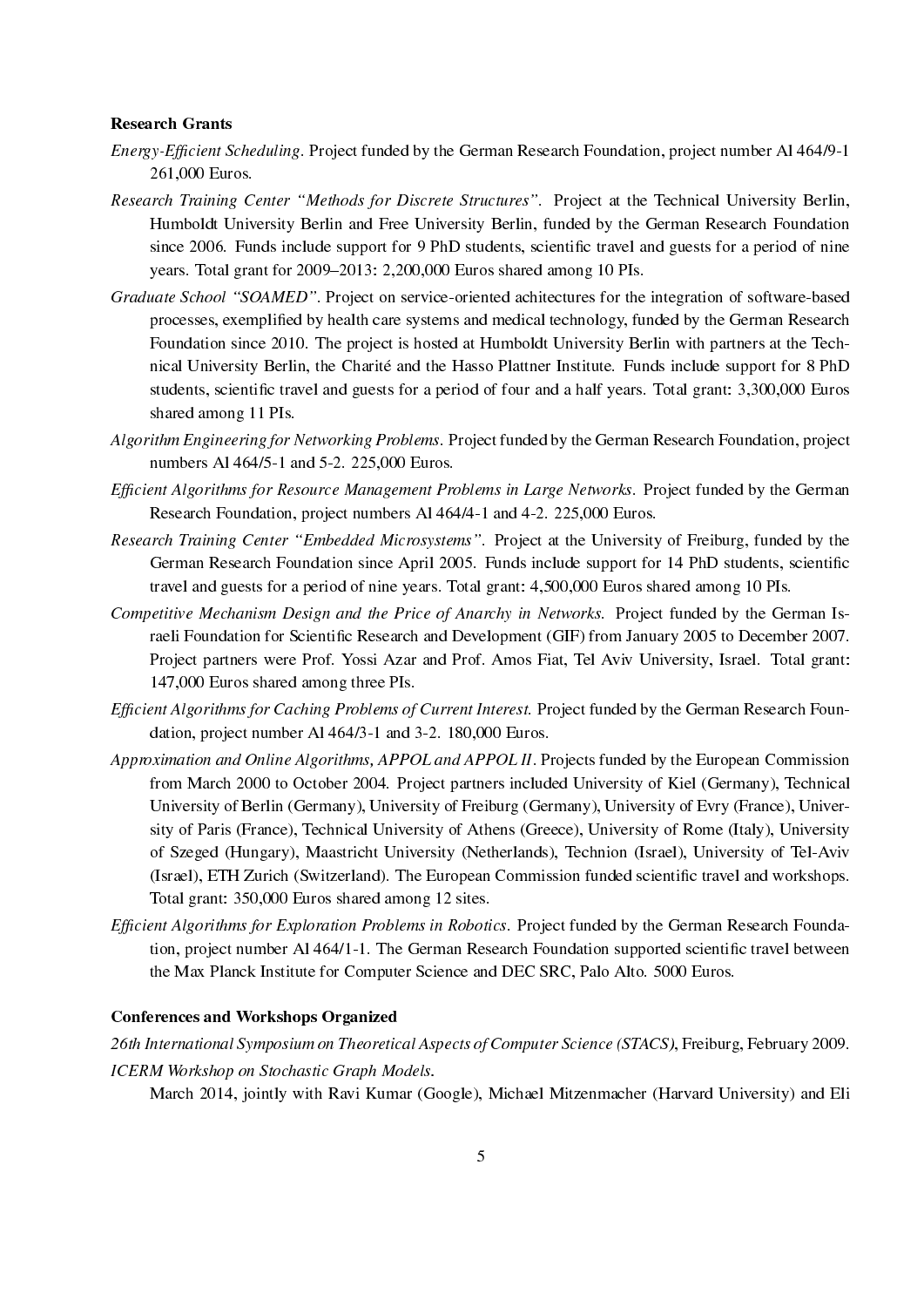Upfal (Brown University). Institute for Computational and Experimental Research in Mathematics (ICERM), Brown University, USA.

Dagstuhl seminar on Scheduling.

March 2013, jointly with Onno J. Boxma (Eindhoven) and Kirk Pruhs (Pittsburgh).

February 2010, jointly with Sanjoy Baruah (North Carolina), Rolf Möhring (Berlin) and Kirk Pruhs (Pittsburgh).

Dagstuhl seminar on Optimization with Incomplete Information.

January 2005, jointly with Rolf Möhring (Berlin), Georg Pflug (Vienna) and Rüdiger Schultz (Duisburg-Essen).

Dagstuhl seminar on Data Structures.

February 2004, jointly with Robert Sedgewick (Princeton) and Dorothea Wagner (Karlsruhe).

February 2002, jointly with Robert Sedgewick (Princeton) and Peter Widmayer (Zurich).

February 2000, jointly with Ian Munro (Waterloo) and Peter Widmayer (Zurich).

Dagstuhl seminar on Online Algorithms.

July 2002, jointly with Gerhard Woeginger (Twente and Eindhoven) and Amos Fiat (Tel-Aviv).

Oberwolfach seminar on Efficient Algorithms.

August 2003, jointly with Torben Hagerup (Augsburg), Kurt Mehlhorn (Saarbrucken) and David William- ¨ son (San Jose, USA).

August 2000, jointly with Torben Hagerup (Augsburg), Guiseppe Italiano (Rome) und Kurt Mehlhorn (Saarbrücken).

Annual meeting of the German Research Foundation priority programme "Algorithmics of large and complex networks", Freiburg, July 4-6, 2007.

# Professional Activities

International

Member of the Scientific Advisory Board, Leibniz Minerva Center, Hebrew University, Jerusalem, Israel, since 2013.

Member of the Evaluation Committee of Basic Research in Information and Communication Technology, Research Council of Norway, 2011. Committee evaluated all computer science departments at Norwegian universities.

Member of the Computer Science Panel, Fonds National de la Recherche, Luxembourg, 2011 - 2013.

Member of the EATCS Council (European Association for Theoretical Computer Science), since 2009. Member of the Computer Science Panel, Swedish Research Council, 2007 and 2008.

Steering committee chair of the conference European Symposium on Algorithms (ESA), September 2004 - October 2007 (regular steering committee member since September 2003).

Steering committee member of the conferences: International Workshop on Approximation Algorithms for Combinatorial Optimization (APPROX), since August 2002; International Symposium on Theoretical Aspects of Computer Science (STACS),  $2001 - 2009$ .

National

Co-initiator of the Priority Programme 1736 "Algorithms for Big Data", funded by the German Research Foundation, since 2013.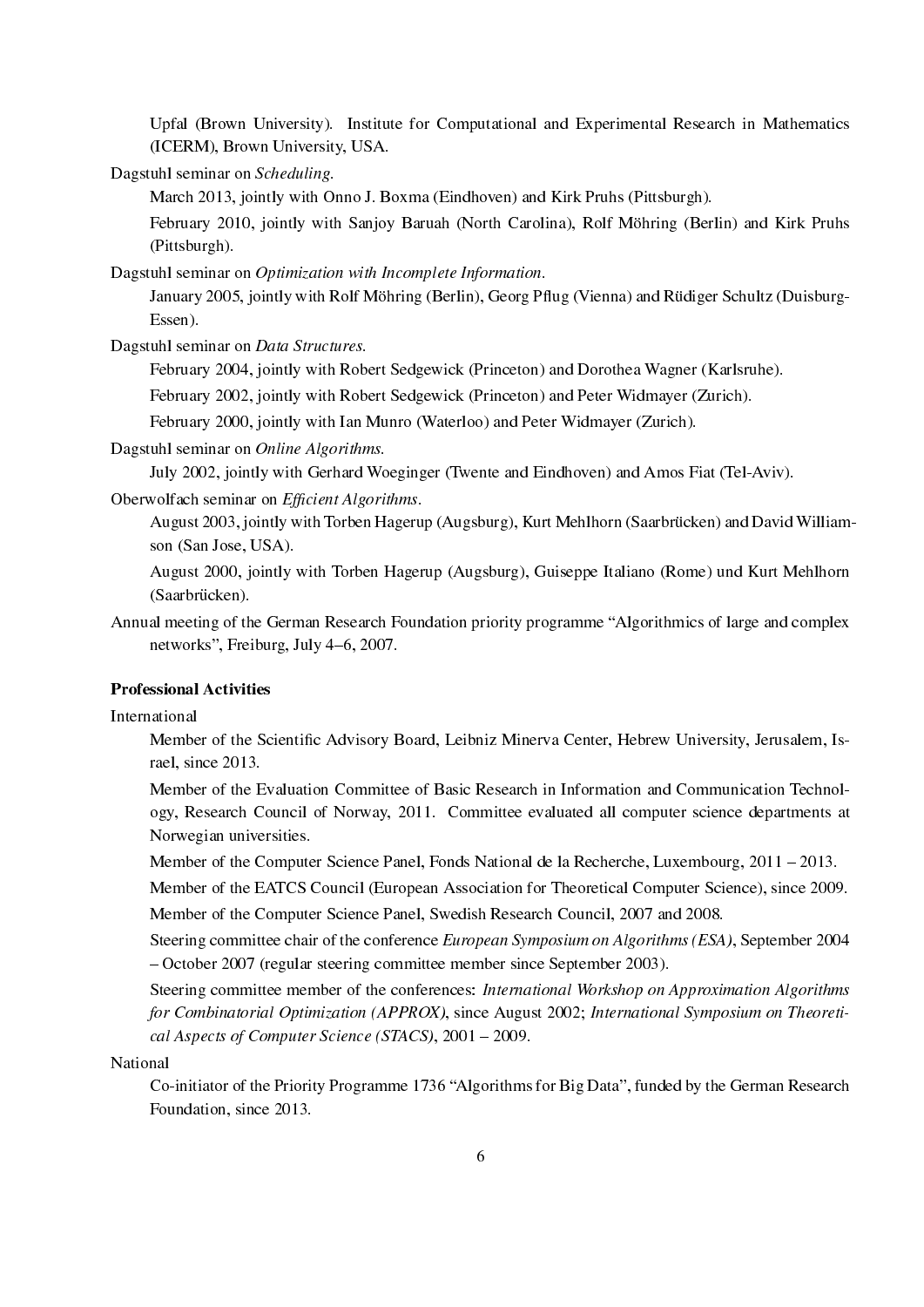Member of the Computer Science Panel, German Research Foundation, 2008 - 2015.

Member of the Scientific Directorate, Schloss Dagstuhl, Leibniz Center for Informatics, 2008 – 2014.

Member of the Evaluation Committee of Mathematics Research in Lower Saxony, 2011. Committee evaluated all mathematics departments at the universities of the state.

Member of the Senate and Grants Committee for Research Training Centers, German Research Foundation, November 2000 – October 2006.

Spokesperson of the GI Study Group 0.1.1 on "Algorithms and Data Structures" (German Association of Computer Science), November 2000 June 2006.

Member of the Chemical-Physical-Technical Section of the Scientific Council of the Max Planck Society, June 1998 - September 1999.

University internal

Chair of the Department of Computer Science, University of Freiburg, October 2004 – September 2006. Member of the Faculty Council for Applied Sciences, University of Freiburg, June 2002 - May 2009.

Co-chair of the Council for Examination Affairs, Department of Computer Science, University of Freiburg, June 2002 – September 2004.

Women's representative, Faculty of Applied Sciences, University of Freiburg, April 2002 - September 2004.

Member of the convent, University of Dortmund, January  $-$  April 2000.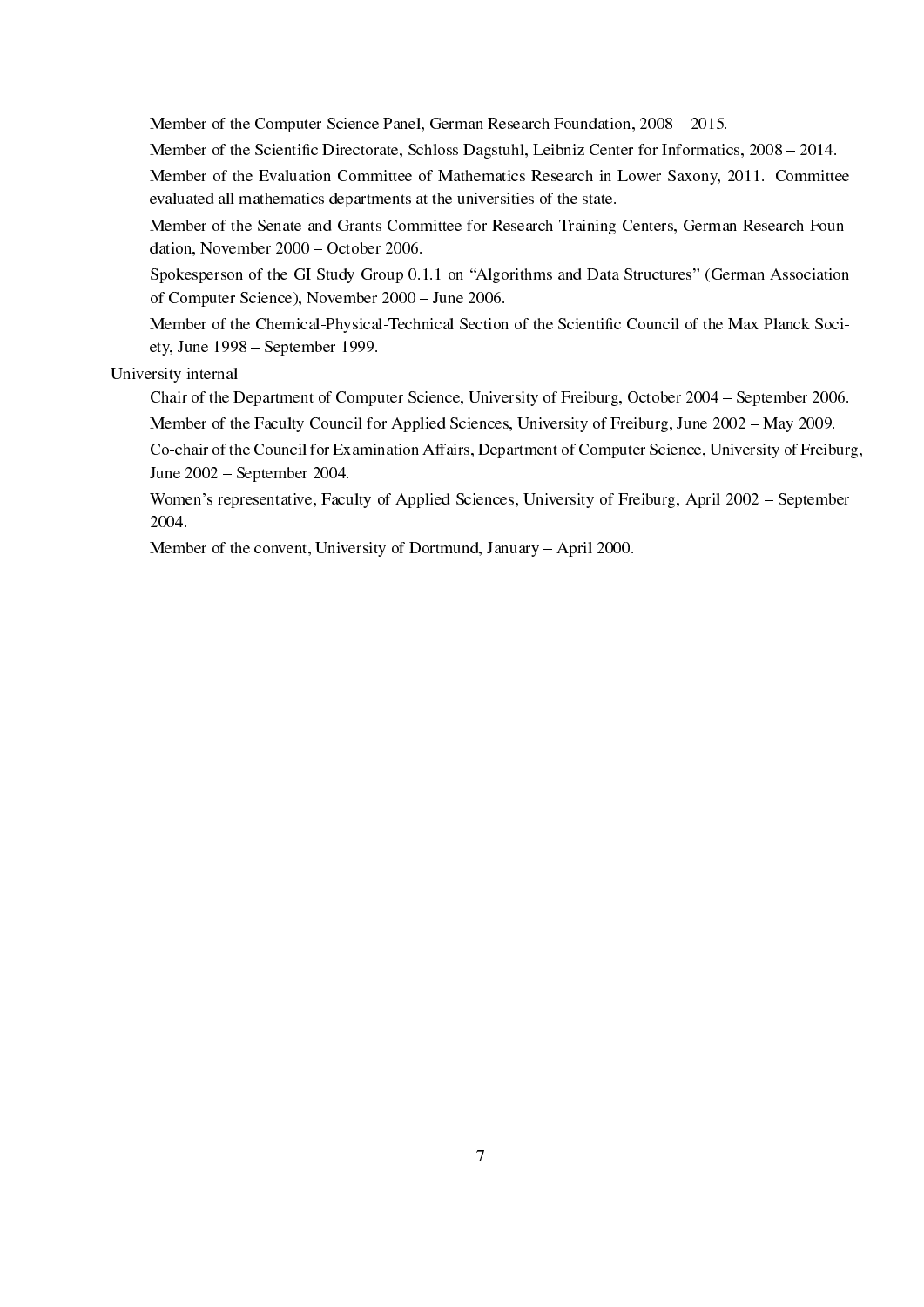# List of Publications

#### Book Chapters

- [1] S. Albers and J. Westbrook. Self-organizing data structures. In Online-Algorithms: The State of the Art, edited by A. Fiat and G.J. Woeginger. Springer LNCS 1442, pages 13–51, 1998.
- [2] S. Albers. Online algorithms. Invited contribution in Interactive Computation: The New Paradigm, edited by Dina Goldin, Scott Smolka and Peter Wegner, 143-164, 2006.
- [3] S. Albers. Online computation in large networks. Invited contribution in Handbook of Parallel Computing: Models, Algorithms and Applications, edited by Sanguthevar Rajasekaran and John Reif, CRC Press, 37:1-23, 2008.
- [4] S. Albers. Online list update. Invited contribution in *Encyclopedia of Algorithms*, edited by Ming-Yang Kao, Springer, 41:1-4, 2008.
- [5] S. Albers. Resource management in large networks. In Algorithmics of Large and Complex Networks, Springer LNCS, Volume 5515, 227-246, 2009.
- [6] S. Albers. Algorithms for energy saving. In Efficient Algorithms, Essays Dedicated to Kurt Mehlhorn on the Occasion of His 60th Birthday. Springer LNCS, Volume 5760, pages 173–186, 2009.
- [7] S. Albers. Online Scheduling. In *Introduction to Scheduling*, Chapman/CRC Press, pages 57–84, 2009.
- [8] S. Albers. Ronald Graham: Laying the foundations of online optimization. Documenta Mathematica, Book on *Optimization Stories*, edited by Martin Grötschel, pages 239–245, 2012.

#### Journal Articles

- [9] S. Albers and P. Brucker. The complexity of one-machine batching problems. Discrete Applied Mathematics, 47:87-107, 1993.
- [10] S. Albers, B. von Stengel and R. Werchner. A combined BIT and TIMESTAMP algorithm for the list update problem. Information Processing Letters, 56:135-139, 1995.
- [11] S. Albers and T. Hagerup. Improved parallel integer sorting without concurrent writing. Information and Computation, 136:25-51, 1997.
- [12] S. Albers. On the influence of lookahead in competitive paging algorithms. Algorithmica,  $18:283-305$ , 1997. Invited to the special issue dedicated to ESA93.
- [13] S. Albers and M. Mitzenmacher. Revisiting the COUNTER algorithms for list update. Information Processing Letters, 64:155-160, 1997.
- [14] S. Albers and H. Koga. New on-line algorithms for the page replication problem. Journal of Algorithms, 27:7596, 1998.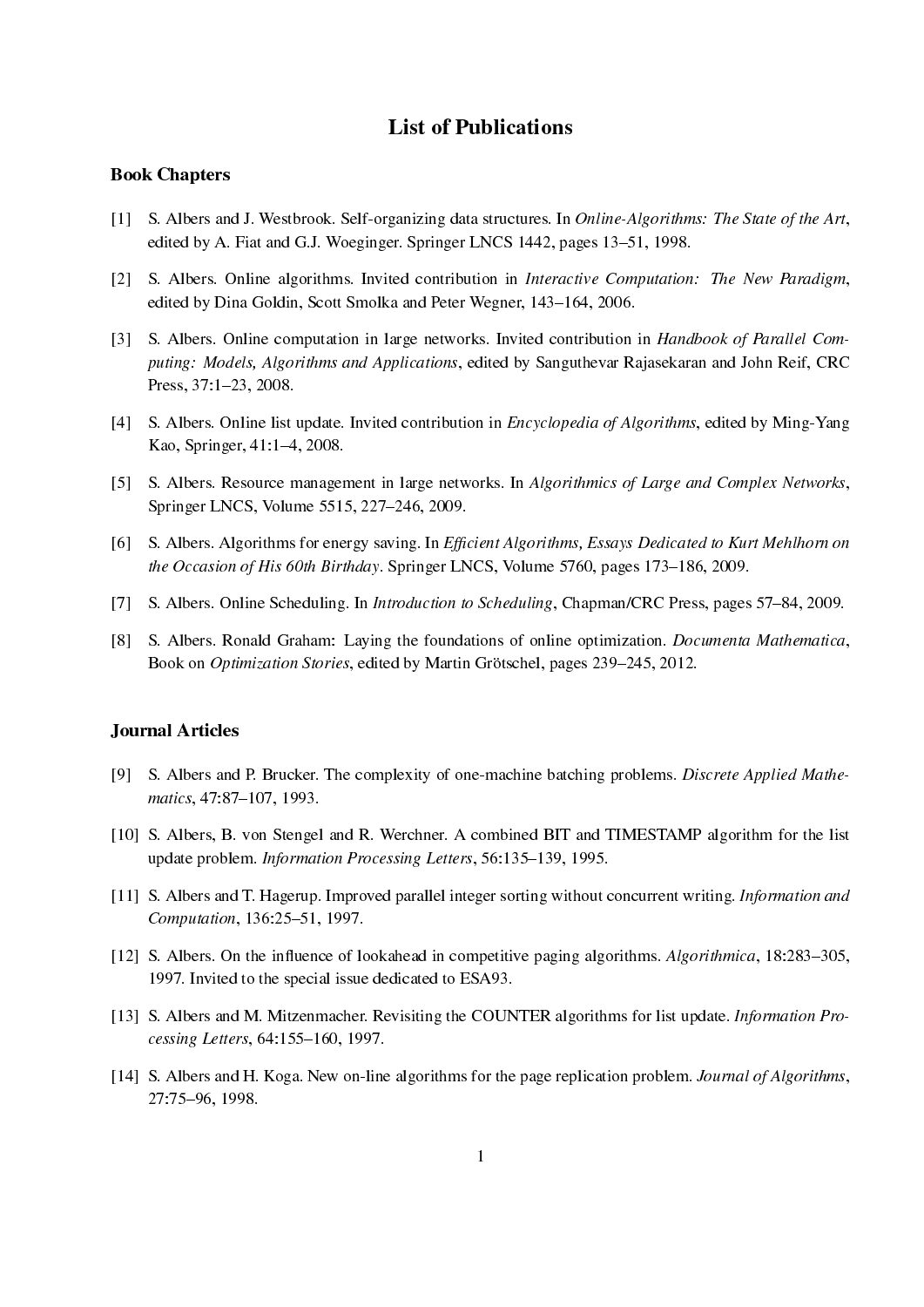- [15] S. Albers. A competitive analysis of the list update problem with lookahead. Theoretical Computer Science, 197:95-109, 1998.
- [16] S. Albers. Improved randomized on-line algorithms for the list update problem. SIAM Journal on Computing, 27:682-693, 1998.
- [17] S. Albers and M. Mitzenmacher. Average case analyses of list update algorithms, with applications to data compression. Algorithmica, 21:312-329, 1998.
- [18] S. Albers and S. Leonardi. Online algorithms: Trends and perspectives. ACM Computing Surveys, 31:3 (electronic edition), 1999.
- [19] S. Albers. Better bounds for online scheduling. SIAM Journal on Computing, 29:459-473, 1999.
- [20] S. Albers and M.R. Henzinger. Exploring unknown environments. SIAM Journal on Computing, 29:1164-1188, 2000.
- [21] S. Albers and M. Mitzenmacher. Average case analyses of First-Fit and Random-Fit bin packing. Random Structures and Algorithms, 16:240-259, 2000.
- [22] S. Albers, N. Garg and S. Leonardi. Minimizing stall time in single and parallel disk systems. *Journal of* the ACM,  $47:969-986$ ,  $2000$ .
- [23] S. Albers, M. Charikar and M. Mitzenmacher. Delayed information and action in on-line algorithms. Information and Computation, 170:135-152, 2001.
- [24] S. Albers, K. Kursawe and S. Schuierer. Exploring unknown environments with obstacles. Algorithmica, 32:123-143, 2001.
- [25] S. Albers and G. Schmidt. Scheduling with unexpected machine breakdowns. Discrete Applied Mathematics, 110:85-99, 2001.
- [26] S. Albers and B. Schröder. An experimental study of online scheduling algorithms. ACM Journal of Experimental Algorithmics, 7, 2002. Invited to the special issue dedicated to WAE00.
- [27] S. Albers. On generalized connection caching. Theory of Computing Systems, 35:251-267, 2002. Invited to the special issue dedicated to SPAA00.
- [28] S. Albers and M. Karpinski. Randomized splay trees: Theoretical and experimental results. *Information* Processing Letters, 81:213-221, 2002.
- [29] S. Albers. Online algorithms: A survey. *Mathematical Programming*, 97:3–26, 2003. Contribution of an invited talk presented at the 18th International Symposium on Mathematical Programming (ISMP03).
- [30] S. Albers, L.M. Favrholdt and O. Giel. On paging with locality of reference. Journal of Computer and System Sciences, 70:145-175, 2005.
- [31] S. Albers and M. Büttner. Integrated prefetching and caching in single and parallel disk systems. Information and Computation, 198:24-39, 2005.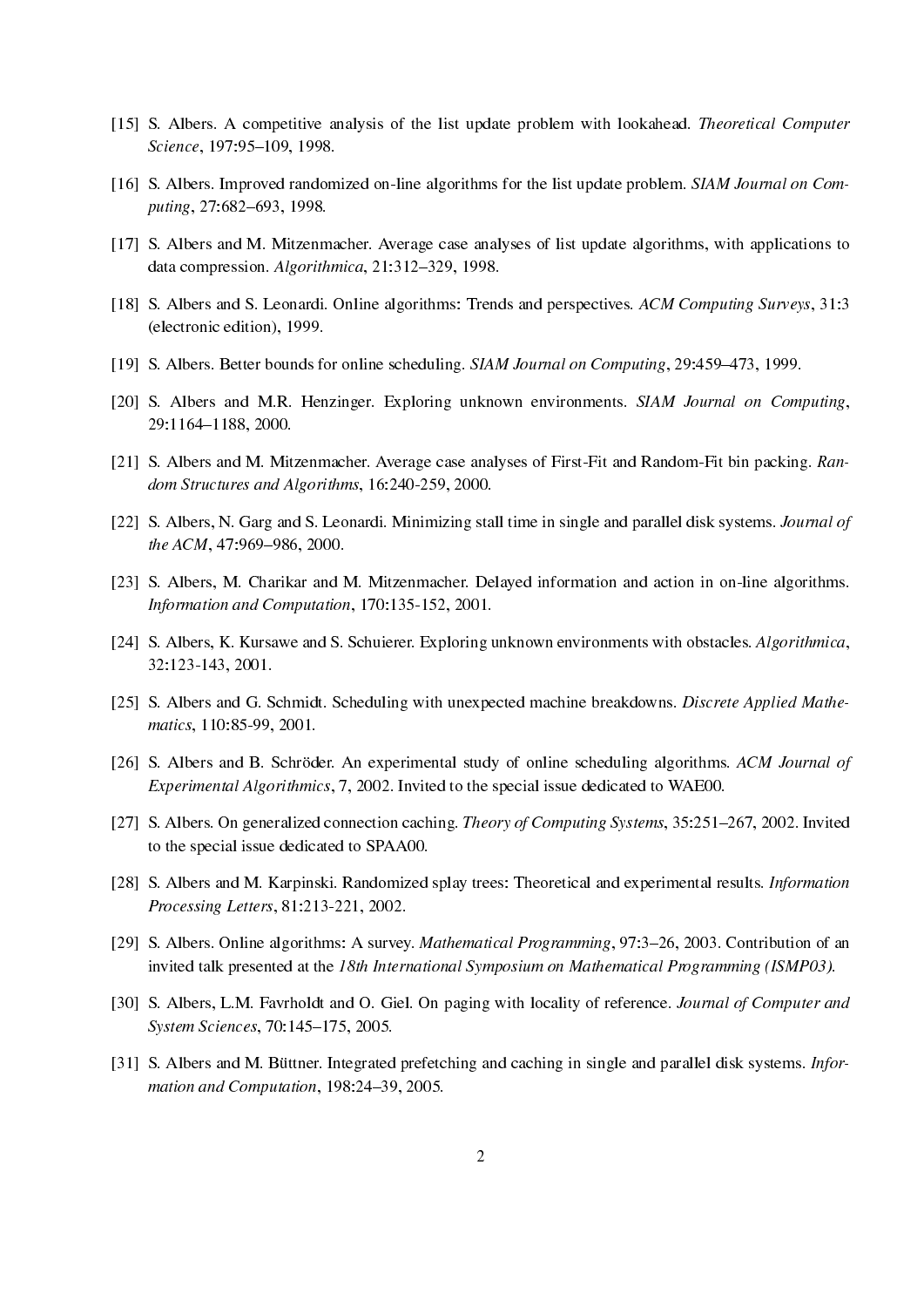- [32] S. Albers and M. Schmidt. On the performance of greedy algorithms in packet buffering. SIAM Journal on Computing, 35:278-304, 2005.
- [33] S. Albers and H. Bals. Dynamic TCP acknowledgement: Penalizing long delays. SIAM Journal on  $Discrete Mathematics, 19:938–951, 2005.$
- [34] S. Albers and R. van Stee. A study of integrated document and connection caching. Algorithmica, 47:239252, 2007.
- [35] S. Albers and Hiroshi Fujiwara. Energy-efficient algorithms for flow time minimization. ACM Transactions on Algorithms, 3(4), 2007.
- [36] S. Albers. On the value of coordination in network design. SIAM Journal on Computing, 6:2273–2302, 2009.
- [37] S. Albers and T. Jacobs. An experimental study of new and known online packet buffering algorithms. Algorithmica, 57:725-746, 2010.
- [38] S. Albers. New results on web caching with request reordering. Algorithmica, 58:461-477, 2010.
- [39] S. Albers. Energy-efficient algorithms. Communications of the ACM, 53:86-96, 2010.
- [40] S. Albers and M. Hellwig. Semi-online scheduling revisited. Theoretical Computer Science, 443:1–9, 2012.
- [41] S. Albers and P. Lenzner. On approximate Nash equilibria in network design. Internet Mathematics, 9:384405, 2013.
- [42] S. Albers, F. Müller and S. Schmelzer. Speed scaling on parallel processors. Algorithmica, 68(2):404– 425, 2014.
- [43] S. Albers and A. Antoniadis. Race to idle: New algorithms for speed scaling with a sleep state. ACM Transactions on Algorithms, 10(2):9, 2014.
- [44] S. Albers, S. Eilts, E. Even-Dar, Y. Mansour and L. Roditty. On Nash equilibria for a network creation game. ACM Transactions on Economics and Computation, 2(1):2, 2014.
- [45] S. Albers, A. Antoniadis and G. Greiner. On multi-processor speed scaling with migration. Journal of Computer and System Scienes, 2015. http://dx.doi.org/10.1016/j.jcss.2015.03.001
- [46] S. Albers and S. Lauer. On list update with locality of reference. Accepted for publication in *Journal of* Computer and System Sciences, 2015.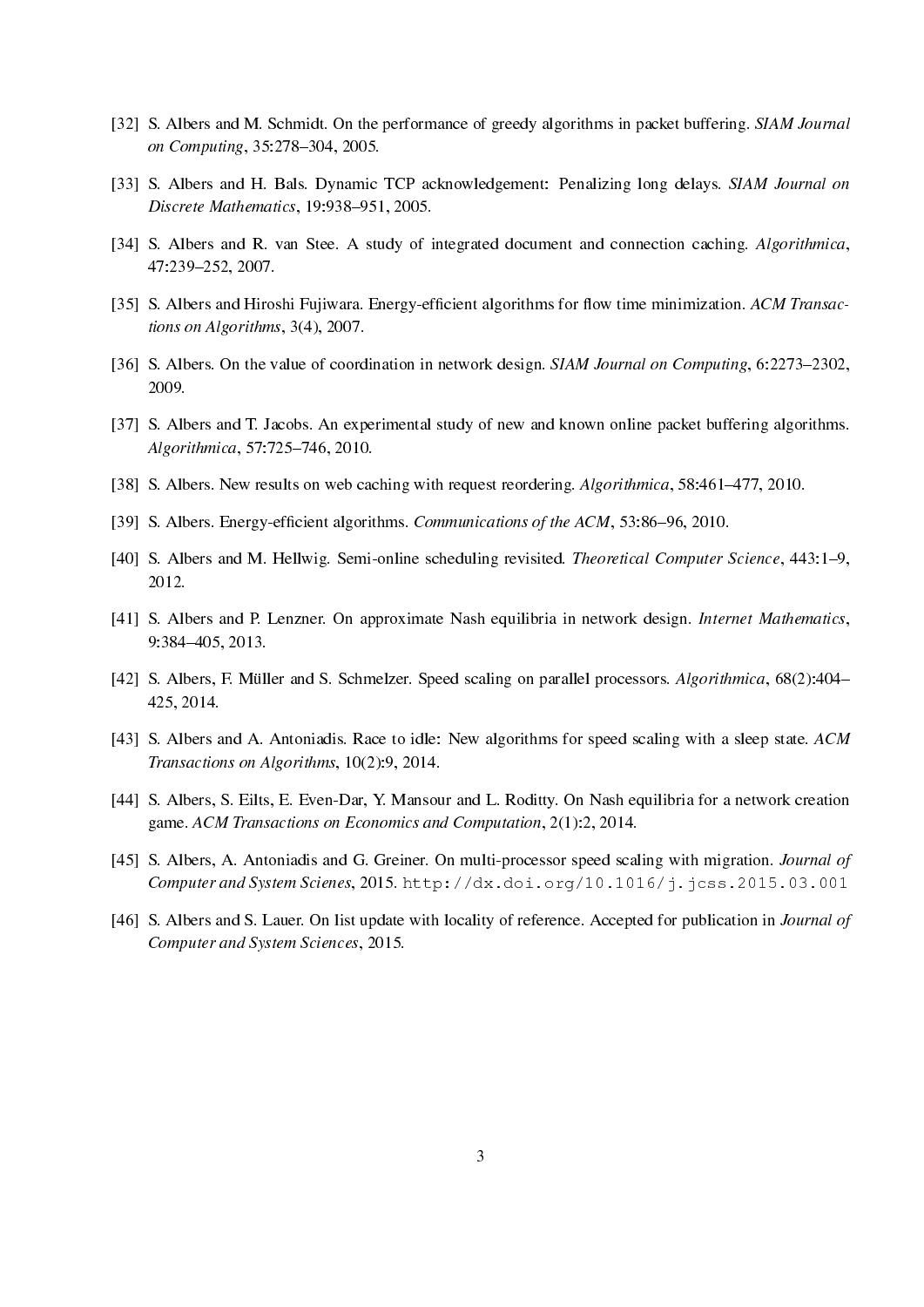### Conference Articles

- [47] S. Albers and T. Hagerup. Improved parallel integer sorting without concurrent writing. In Proc. 3rd Annual ACM-SIAM Symposium on Discrete Algorithms (SODA92), pages 463-472, 1992.
- [48] S. Albers. On the influence of lookahead in competitive paging algorithms. In Proc. 1st Annual European Symposium on Algorithms (ESA93), Springer LNCS, Volume 726, pages  $1-12$ , 1993.
- [49] S. Albers and H. Koga. New on-line algorithms for the page replication problem. In *Proc. 4th Scandina*vian Workshop on Algorithm Theory (SWAT94), Springer LNCS, Volume 824, pages 25–36, 1994.
- [50] S. Albers. A competitive analysis of the list update problem with lookahead. In Proc. 19th International Symposium on Mathematical Foundations of Computer Science (MFCS94), Springer LNCS, Volume 841, pages 201–210, 1994.
- [51] S. Albers. Improved randomized on-line algorithms for the list update problem. In Proc. 6th Annual ACM-SIAM Symposium on Discrete Algorithms (SODA95), pages 412-419, 1995.
- [52] S. Albers and H. Koga. Page migration with limited local memory capacity. In Proc. 4th International Workshop on Algorithms and Data Structures (WADS95), Springer LNCS, Volume 955, pages 147–158, 1995.
- [53] S. Albers and M. Mitzenmacher. Average case analyses of list update algorithms, with applications to data compression. In Proc. 23rd International Colloquium on Automata, Languages, and Programming (ICALP96), Springer LNCS, Volume 1099, pages 514–525, 1996.
- [54] S. Albers. Better bounds for online scheduling. In Proc. 29th Annual ACM Symposium on Theory of Computing (STOC97), pages 130-139, 1997.
- [55] S. Albers and M.R. Henzinger. Exploring unknown environments. In Proc. 29th Annual ACM Symposium on Theory of Computing (STOC97), pages 416-425, 1997.
- [56] S. Albers and M. Mitzenmacher. Average case analyses of First-Fit and Random-Fit bin packing. In Proc. 9th Annual ACM-SIAM Symposium on Discrete Algorithms (SODA98), pages 290-299, 1998.
- [57] S. Albers, N. Garg and S. Leonardi. Minimizing stall time in single and parallel disk systems. In *Proc.* 30th Annual ACM Symposium on Theory of Computing (STOC98), pages 454–462, 1998.
- [58] S. Albers, M. Charikar and M. Mitzenmacher. On delayed information and action in on-line algorithms. In Proc. 39th Annual IEEE Symposium on Foundations of Computer Science (FOCS98), pages 71–80, 1998.
- [59] S. Albers and K. Kursawe. Exploring unknown environments with obstacles. In Proc. 10th Annual ACM-SIAM Symposium on Discrete Algorithms (SODA99), pages 842–843, 1999.
- [60] S. Albers, S. Arora and S. Khanna. Page replacement for general caching problems. In Proc. 10th Annual ACM-SIAM Symposium on Discrete Algorithms (SODA99), pages 31-40, 1999.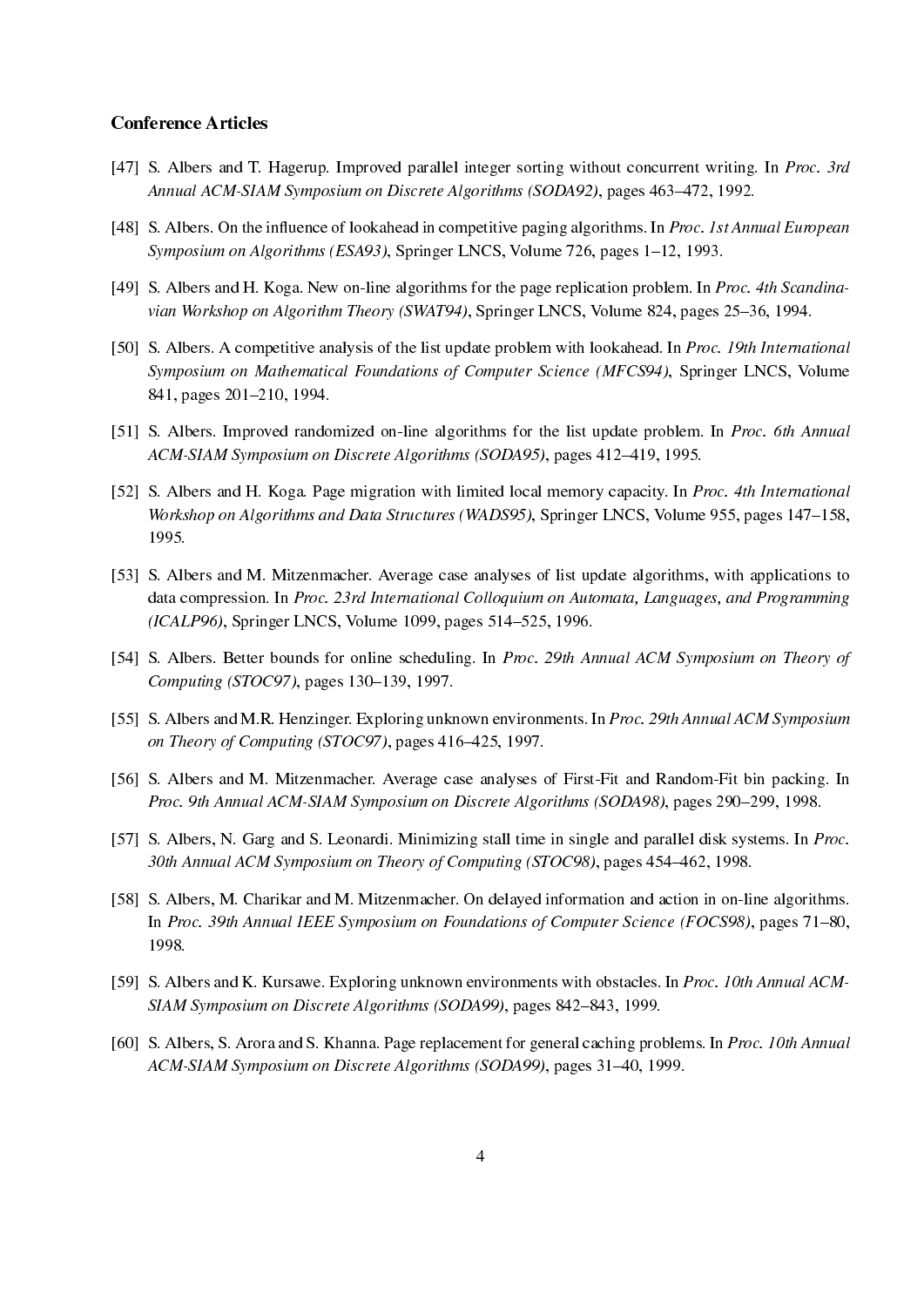- [61] S. Albers and G. Schmidt. Scheduling with unexpected machine breakdowns. Invited contribution in Proc. 2nd International Workshop on Approximation Algorithms for Combinatorial Optimization Problems (APPROX99), Springer LNCS, Volume 1671, pages 269-280, 1999.
- [62] S. Albers. Online algorithms: A study of graph-theoretic concepts. Paper of an invited lecture in Proc. 25th International Workshop on Graph-Theoretic Concepts in Computer Science (WG99), Springer LNCS, Volume 1665, pages 10–26, 1999.
- [63] S. Albers. Generalized connection caching. In Proc. 12th ACM Symposium on Parallel Algorithms and Architectures (SPAA00), Bar Habor, Maine, USA, pages 70–78, 2000.
- [64] S. Albers and B. Schröder. An experimental study of online scheduling algorithms. In *Proc. 4th Work*shop on Algorithm Engineering (WAE00), Springer LNCS, Volume 1982, pages 11–22, 2000.
- [65] S. Albers and C. Witt. Minimizing stall time in single and parallel disk systems using multicommodity network flows. In Proc. 4th International Workshop on Approximation Algorithms for Combinatorial Optimization Problems (APPROX01), Springer LNCS, Volume 2129, pages 12-23, 2001.
- [66] S. Albers. On randomized online scheduling. In Proc. 34th ACM Symposium on Theory of Computing  $(TOCO2)$ , pages 134-143, 2002.
- [67] S. Albers, L.M. Favrholdt and O. Giel. On paging with locality of reference. In Proc. 34th ACM Symposium on Theory of Computing (STOC02), pages  $258-267$ , 2002.
- [68] S. Albers and H. Bals. Dynamic TCP acknowledgement: Penalizing long delays. In Proc. 14th Annual ACM-SIAM Symposium on Discrete Algorithms (SODA03), pages 47–55, 2003.
- [69] S. Albers and R. van Stee. A study of integrated document and connection caching. In Proc. 30th International Colloquium on Automata, Languages and Programming (ICALP03), Springer LNCS, Volume 2719, pages 653-667, 2003.
- [70] S. Albers and M. Büttner. Integrated prefetching and caching in single and parallel disk systems. In Proc. 15th Annual ACM Symposium on Parallelism in Algorithms and Architectures (SPAA03), pages 109-117, 2003.
- [71] S. Albers and M. Büttner. Integrated prefetching and caching with read and write requests. In Proc. 8th International Workshop on Algorithms and Data Structures (WADS03), Springer LNCS, Volume 2748, pages 162-173, 2003.
- [72] S. Albers and M. Schmidt. On the performance of greedy algorithms in packet buffering. In Proc. 36th ACM Symposium on Theory of Computing (STOC04), 35-44, 2004.
- [73] S. Albers. New results on web caching with request reordering. In Proc. 16th ACM Symposium on Parallelism in Algorithms and Architectures (SPAA04), pages 84-92, 2004.
- [74] S. Albers and H. Fujiwara. Energy-efficient algorithms for flow time minimization. In Proc. 23rd International Symposium on Theoretical Aspects of Computer Science (STACS06), Springer LNCS, Volume 3884, pages 621–633, 2006.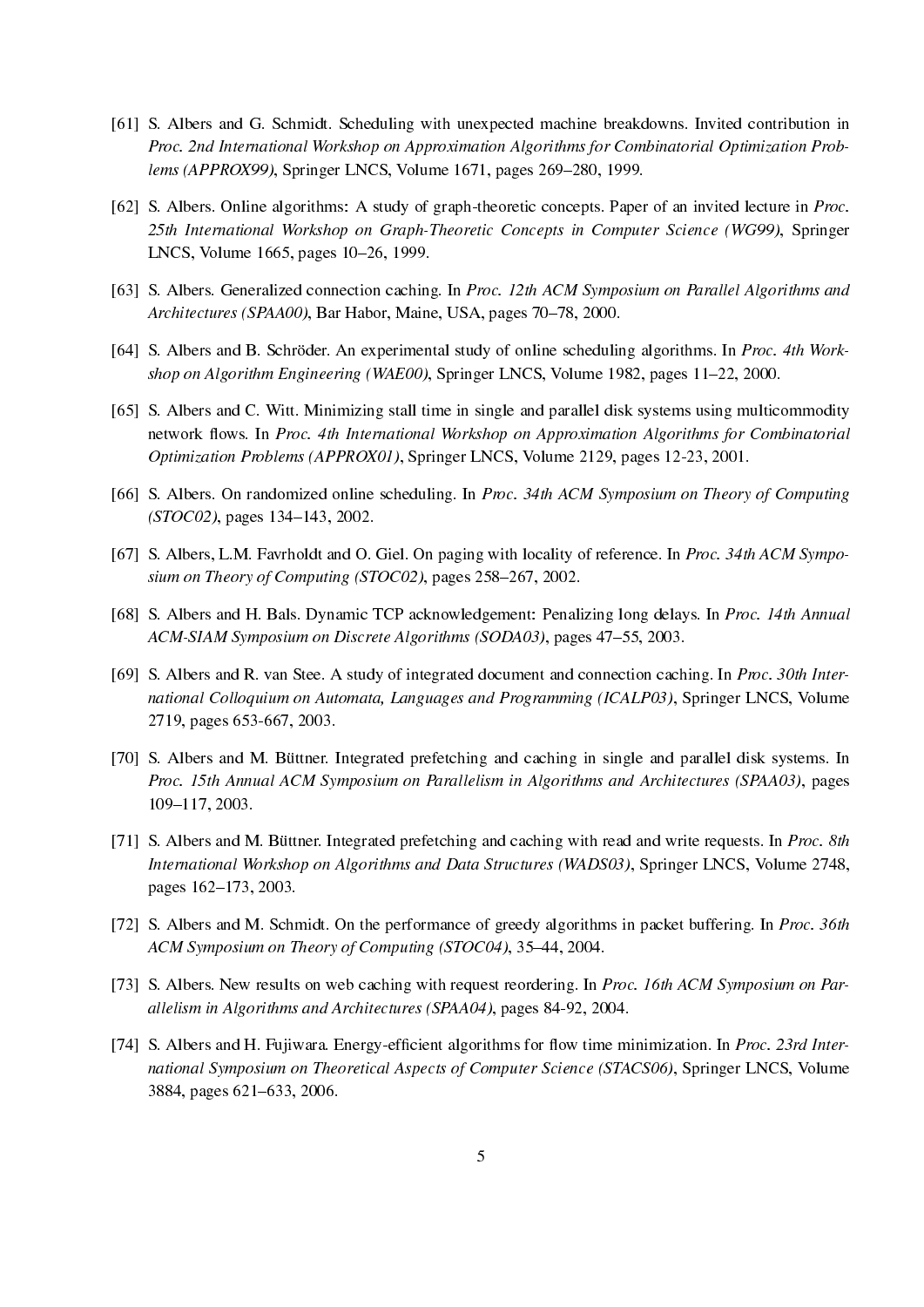- [75] S. Albers, S. Eilts, E. Even-Dar, Y. Mansour and L. Roditty. On Nash equilibria for a network creation game. In Proc. 17th ACM-SIAM Symposium on Discrete Algorithms (SODA06), pages 89–98, 2006.
- [76] S. Albers, F. Müller and S. Schmelzer. Speed scaling on parallel processors. In Proc. 19th ACM Symposium on Parallelism in Algorithms and Architectures (SPAA07), pages 289–298, 2007.
- [77] S. Albers and T. Jacobs. An experimental study of new and known online packet buffering algorithms. In Proc. 15th Annual European Symposium on Algorithms (ESA07), Springer LNCS, Volume 4698, pages 754765, 2007.
- [78] S. Albers. On the value of coordination in network design. In Proc. 19th ACM-SIAM Symposium on Discrete Algorithms (SODA08), pages 294-303, 2008.
- [79] S. Albers and S. Lauer. On list update with locality of reference. In Proc. 35th International Colloquium on Automata, Languages and Programming (ICALP08), Springer LNCS, Volume 5125, 96-107, 2008.
- [80] S. Albers. Algorithms for energy management. (Contibution of an invited talk.) In Proc. 5th International Computer Science Symposium in Russia (CSR10), Springer LNCS, Volume 6072, pages 1–11, 2010.
- [81] S. Albers and P. Lenzner. On approximate Nash equilibria in network design. In Proc. 6th International Workshop on Internet and Network Economics (WINE10), Springer LNCS 6484, pages 14–25, 2010.
- [82] S. Albers. Algorithms for dynamic speed scaling. In Proc. 28th International Symposium on Theoretical Aspects of Computer Science (STACS11), LIPIcs 9, pages 1-11, 2011.
- [83] S. Albers, A. Antoniadis and G. Greiner. On multi-processor speed scaling with migration. In Proc. 23rd Annual ACM Symposium on Parallelism in Algorithms and Architecture (SPAA11), pages 279–288, 2011.
- [84] S. Albers. Energy-efficient algorithms (invited talk). In Proc. Annual Conference on Foundations of Software Technology and Theoretical Computer Science (FSTTCS11), LIPIcs, 2011.
- [85] S. Albers and A. Antoniadis. Race to idle: New algorithms for speed scaling with a sleep state. In Proc. 23rd Annual ACM-SIAM Symposium on Discrete Algorithms (SODA12), pages 1266-1285, 2012.
- [86] S. Albers and M. Hellwig. On the value of job migration in online makespan minimization. In Proc. 20th Annual European Symposium on Algorithms (ESA12), Springer LNCS, Volume 7501, pages 84-95, 2012.
- [87] S. Albers. Recent advances for a classical scheduling problem. In Proc. 40th International Colloquium on Automata, Languages, and Programming (ICALP13), Springer LNCS 7966, pages 4-14, 2013.
- [88] S. Albers and A. Passen. New online algorithms for story scheduling in web advertising. In Proc. 40th International Colloquium on Automata, Languages, and Programming (ICALP13), Springer LNCS 7966, pages 446–458, 2013.
- [89] S. Albers and M. Hellwig. Online makespan minimization with parallel schedules. In Proc. 14th Scandinavian Symposium and Workshop on Algorithm Theory (SWAT14), Springer LNCS 8503, pages  $13-25$ , 2014.